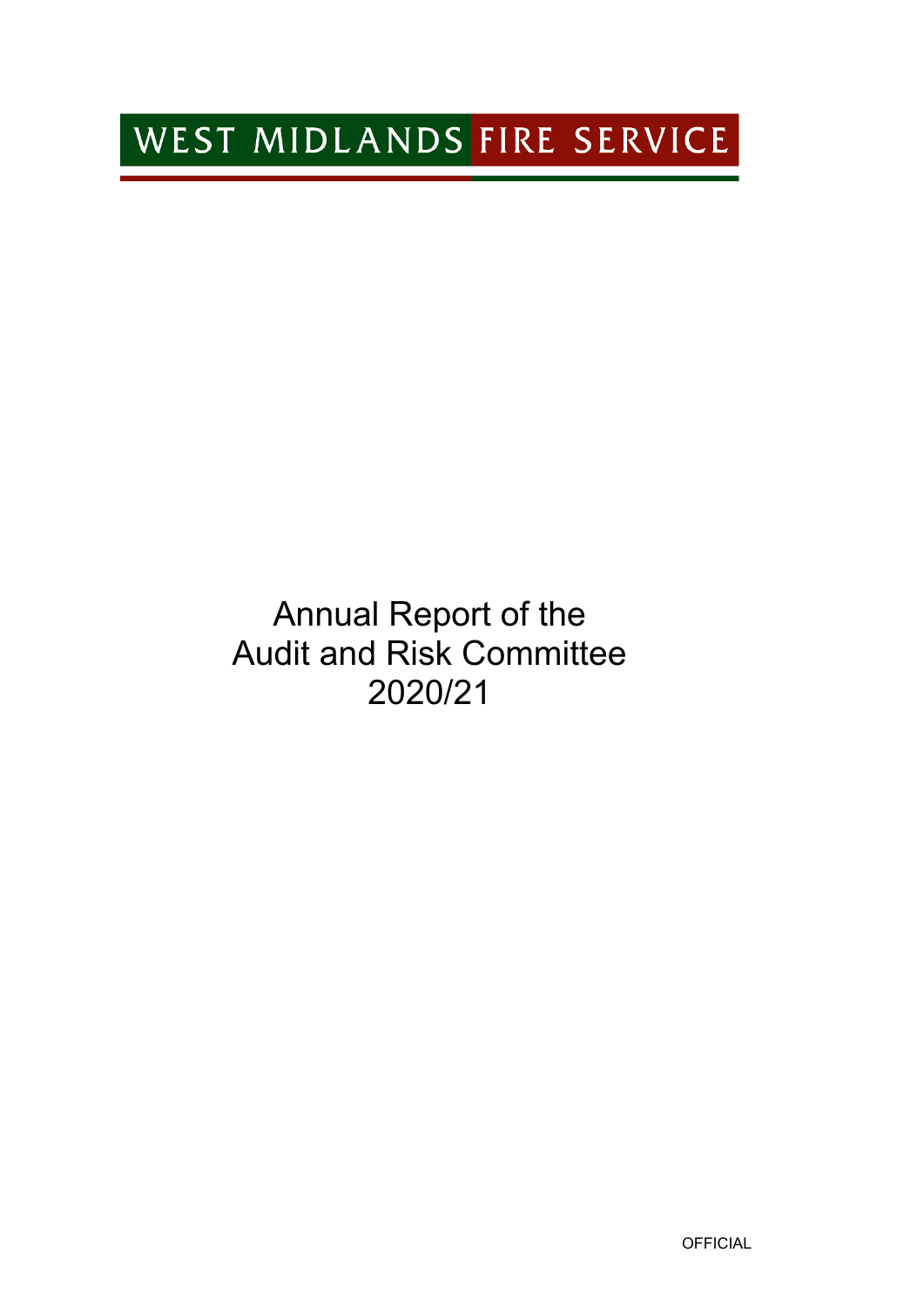# 1. Background

The Audit and Risk Committee was established by the Fire Authority in January 2008. Its purpose is to provide:

- independent assurance on the adequacy of the risk management framework and the associated control environment,
- $\bullet$  independent scrutiny of the Authority's financial and non-financial performance to the extent that it affects the Authority's exposure to risk and weakens the control environment, and to
- oversee the financial reporting process.

The key benefits of the Committee are derived by:

- increasing public confidence in the objectivity and fairness of financial and other reporting.
- reinforcing the importance and independence of internal and external audit and similar review processes.
- providing additional assurance through a process of independent review.
- raising awareness of the need for internal control and the implementation of audit recommendations.

The Terms of Reference for the Committee can be found at Appendix A of this report.

### 2. Meetings

During financial year 2019/20 the Audit and Risk Committee met on the following dates:

| 27 July 2020     |
|------------------|
| 26 October 2020  |
| 07 December 2020 |
| 25 March 2021    |
| 07 June 2021     |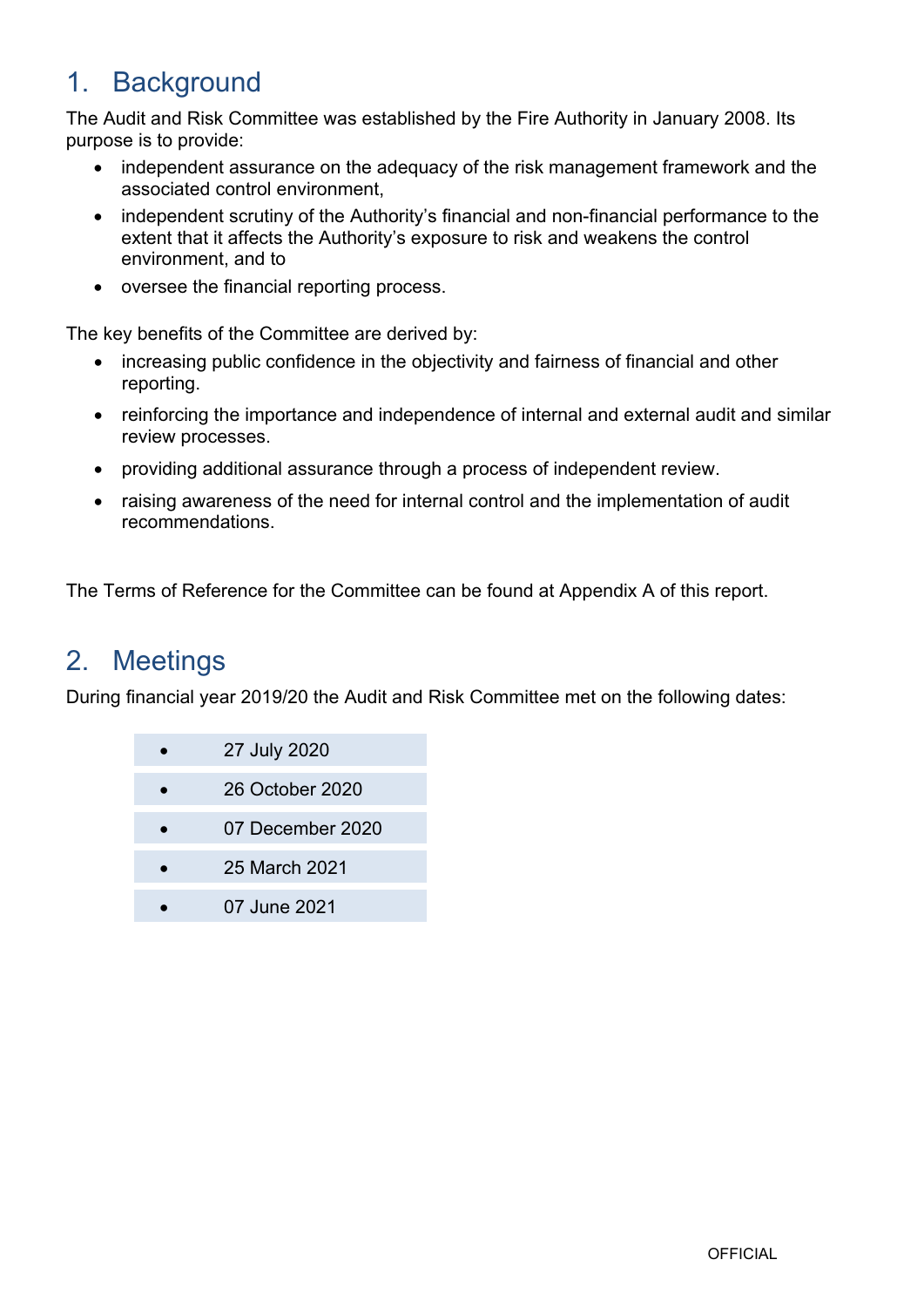|                          | 27/07/20 | 26/10/20 | 07/12/20 | 22/03/21     | 07/06/21 |
|--------------------------|----------|----------|----------|--------------|----------|
| <b>Councillor Miks</b>   |          |          |          |              |          |
| <b>Councillor Gill</b>   |          |          | A        | $\mathsf{A}$ | A        |
| <b>Councillor Spence</b> |          |          |          |              |          |
| <b>Councillor Barrie</b> |          |          |          |              |          |
| <b>Councillor Miller</b> |          |          |          |              |          |
| Mr M Ager                |          |          |          |              |          |
| - in attendance          |          |          |          |              |          |

A – sent apologies

### 4. The Committee's business

During the year the Committee conducted the following business:

| Governance Statement - 2019/20                                    | <b>CIPFA Audit Committee Updates</b>                                 |  |  |  |
|-------------------------------------------------------------------|----------------------------------------------------------------------|--|--|--|
| Corporate Risk – Regular Updates                                  | Updates on Topical, Legal and Regulatory                             |  |  |  |
| Audit Committee Annual Report - 2019/20                           | <b>Issues</b>                                                        |  |  |  |
| Audit Committee – Terms of Reference<br>Review                    | Treasury Management Annual Report -<br>2019/20 (and Mid-Year Review) |  |  |  |
| Audit Committee Work Programme                                    | Annual Senior Information Risk Officer<br>Report                     |  |  |  |
| Statement of Accounts 2019/20                                     |                                                                      |  |  |  |
|                                                                   |                                                                      |  |  |  |
| External Audit Plan 2019/20                                       | Internal Audit Annual Report - 2019/20                               |  |  |  |
| External Audit Findings Report                                    | Internal Audit Progress Reports                                      |  |  |  |
| External Audit - Annual Audit Letter 2019/20                      | Internal Audit Charter - Annual Review                               |  |  |  |
| External Audit – Audit Committee Update                           | Internal Audit Plan - 2020/21                                        |  |  |  |
| External Audit – Communication with the<br><b>Audit Committee</b> |                                                                      |  |  |  |

The Pension Regulator – Scheme Return

Minutes of the Pension Board

Oversight of progress of McCloud/Sargeant Age Discrimination consultation and actions arising (Remedy)

Pension payments and re-instatement decisions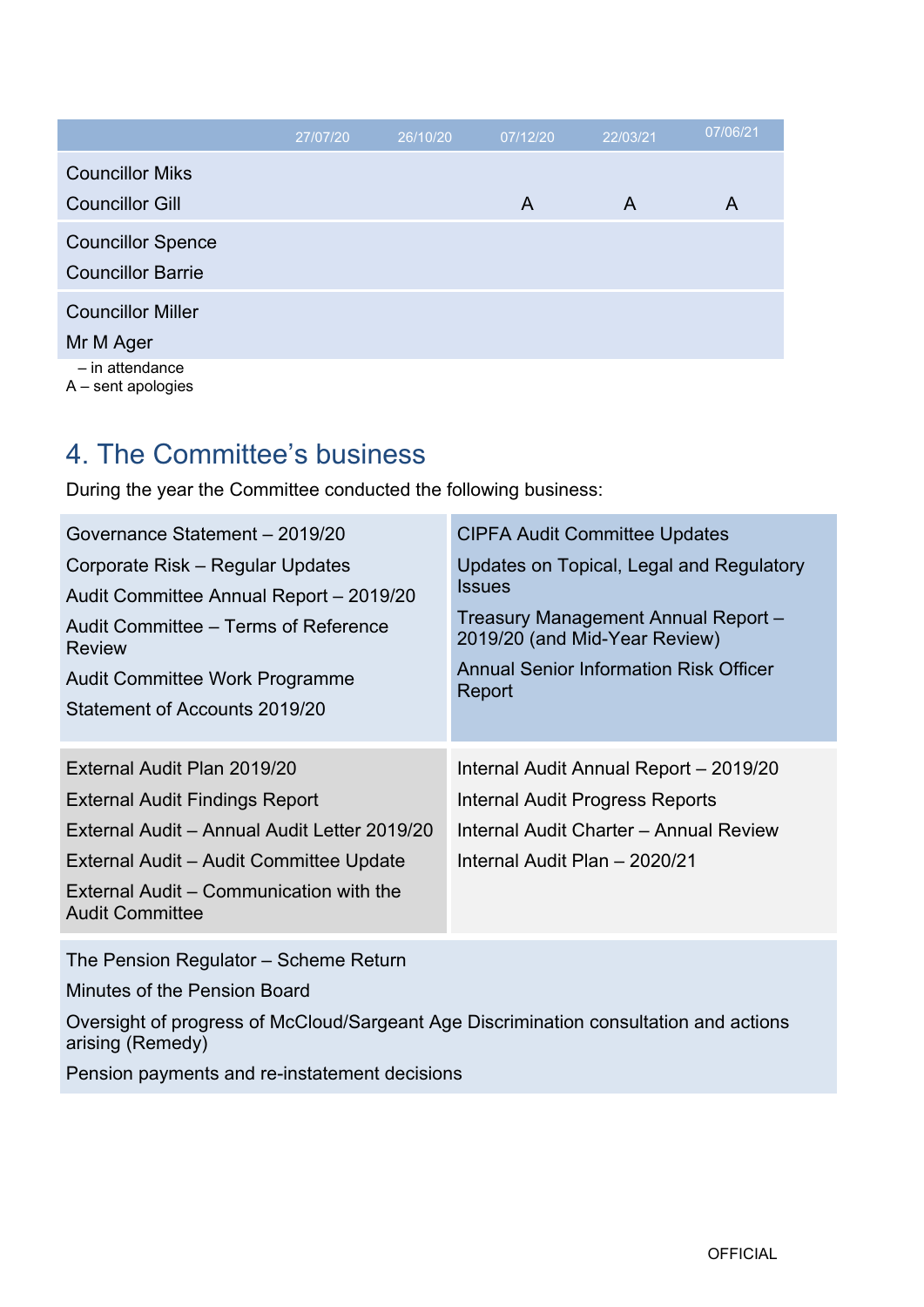### 5. Conclusion

The Committee was able to confirm:

- That the system of internal control, governance and risk management in the Fire Authority was adequate in identifying risks and allowing the Fire Authority to understand the appropriate management of these risks.
- That there were no areas of significant duplication or omission in the systems of internal control, governance and risk management that had come to the Committee's attention and had not been adequately resolved.

### 6. Sources of assurance

The Committee gained assurance to produce the above conclusion, from the following sources:

#### **The work of Internal Audit**

The Internal Auditors gave the following opinion in their Annual Report for 2019/20:

*'Based on the work undertaken during the year and the implementation by management of the recommendations made, Internal Audit can provide reasonable assurance that the Fire Authority has an adequate and effective framework of governance, risk management and control. \*We are pleased to report that this is an unqualified opinion and the highest level of assurance available to Audit Services. In giving our opinion it should be noted that assurance can never be absolute. The most that internal audit can provide is reasonable assurance that there are no major weaknesses in the Authority's governance, risk management and control processes.'*

#### **The work of the External Auditors**

During the year the external auditors (Grant Thornton) reported back to the Audit Committee on several occasions as detailed in section 4 above. No issues of any significant concern had been raised prior to the preparation of this report.

#### **The Governance Statement**

The Governance Statement operated throughout the year ended 31 March 2020 and up to the date of the approval of the annual report and accounts. The systems to ensure the management of the risks have been shown to be sound.

#### **Risk Management**

The Committee regularly receives and reviews the Fire Authority's Corporate Risk Register, and assesses the assurance provided to demonstrate how risks are being mitigated.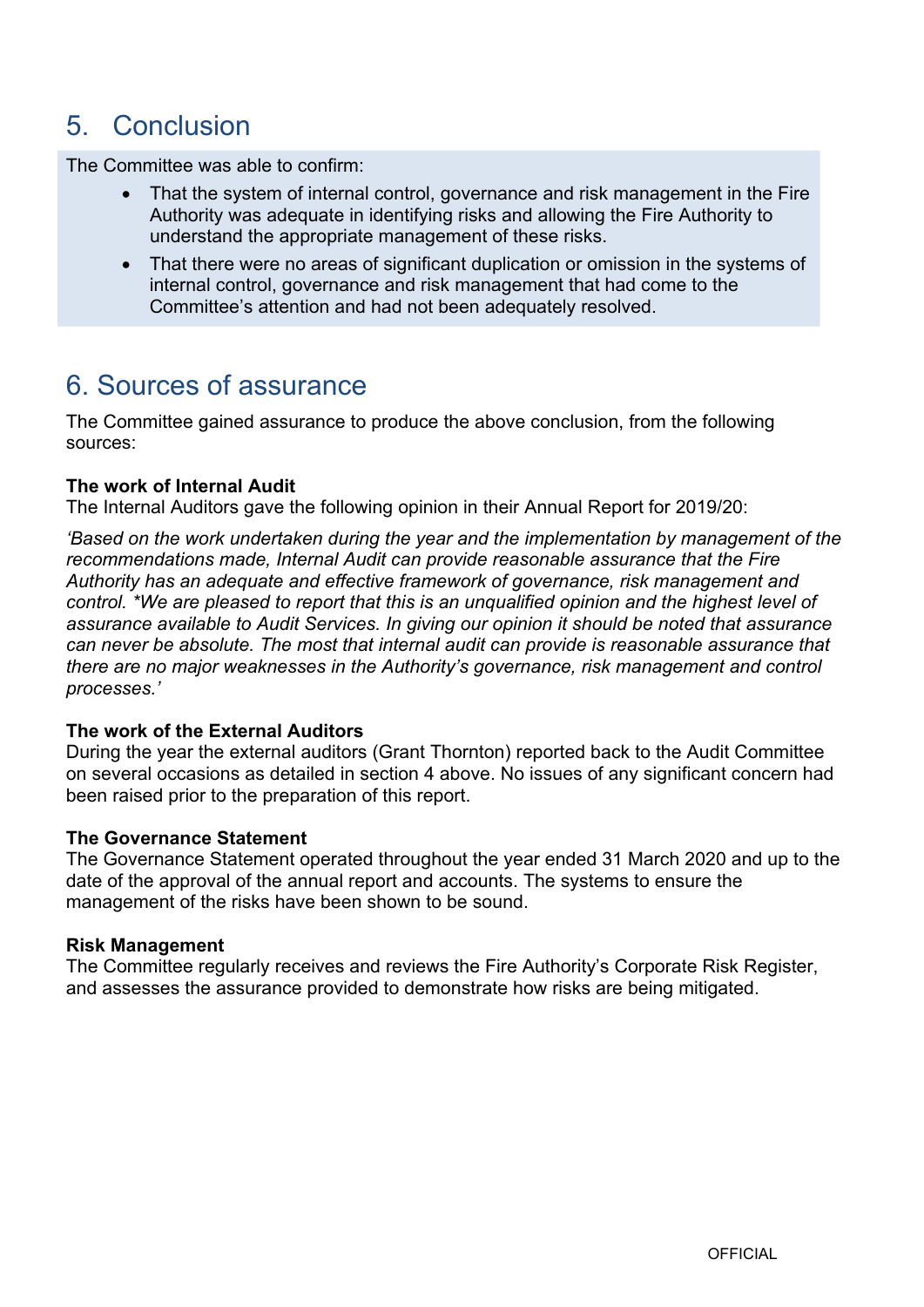# 7. The Committee's main achievements

The Committee believes its key achievements during the year were:

- Maintaining functioning of Audit and Risk as a Standing Committee during the Covid-19 pandemic via digital meetings utilising revised legislation to enable continuity of business
- Continuing to build a good working relationship with the Authority's external auditors Grant Thornton.
- Receiving and reviewing several sector updates from the external auditors.
- Receiving the inaugural Senior Information Risk Officer report
- Overseeing progress to respond to consultation on the McCloud/Sargeant Age Discrimination consultation and actions to implement outcomes
- Reviewing the Committee's Terms of Reference and the Internal Audit Charter to ensure they remain fit for purpose.
- Providing additional assurance through a process of on-going independent review.
- Raising the profile of internal control issues across the Authority and of the need to ensure that audit recommendations are implemented.
- Regular consideration and review of the Authority's Risk Register and accompanying assurances.
- Building the skills and knowledge of Committee members through regular technical updates and the consideration of related guidance issued by CIPFA.
- The continued presence of an Independent Member to broaden the Committee's experience and independent viewpoint.
- Oversight of the work of the Pension Board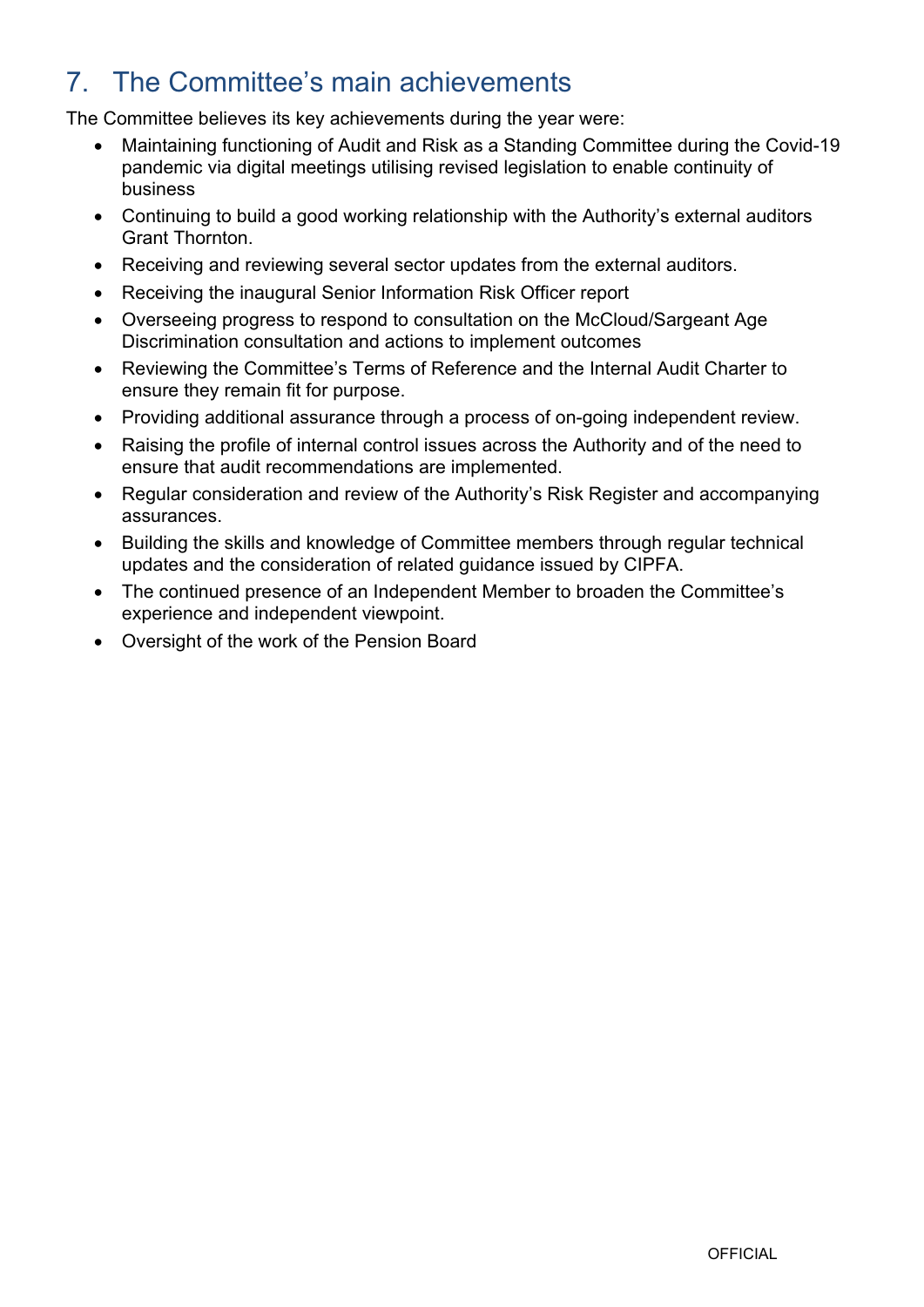## Terms of Reference for the Committee

Terms of Reference were reviewed to ensure they remained fit for purpose, and that they reflected guidance provided in the Chartered Institute of Public Finance and Accountancy (CIPFA) Audit Committees – Practical Guidance for Local Authorities 2013 Edition:

#### **Statement of purpose**

Our Audit Committee is a key component of the Authority's corporate governance. It provides an independent and high-level focus on the audit, assurance and reporting arrangements that underpin good governance and financial standards.

The purpose of our Audit Committee is to provide independent assurance to the Members of the adequacy of the risk management framework and the internal control environment. It provides independent review of the governance, risk management and control frameworks and oversees the financial reporting and annual governance processes. It oversees internal audit and external audit, helping to ensure efficient and effective assurance arrangements are in place.

#### **Governance, Risk and Control**

To review the Authority's corporate governance arrangements against the good governance framework and consider annual governance reports and assurances.

To review the annual governance statement prior to approval and consider whether it properly reflects the risk environment and supporting assurances, taking into account internal audit's opinion on the overall adequacy and effectiveness of the Authority's framework of governance, risk management and control.

To consider the Authority's arrangements to secure value for money and review assurances and assessments on the effectiveness of these arrangements.

To consider the Authority's framework of assurance and ensure that it adequately addresses the risks and priorities of the Authority.

To monitor the effective development and operation of risk management in the Authority.

To monitor progress in addressing risk-related issues reported to the Committee.

To consider reports on the effectiveness of internal controls and monitor the implementation of agreed actions.

To review the assessment of fraud risks and potential harm to the Authority from fraud and corruption.

To monitor the counter-fraud strategy, actions, and resources.

To review the governance and assurance arrangements for significant partnerships or collaborations.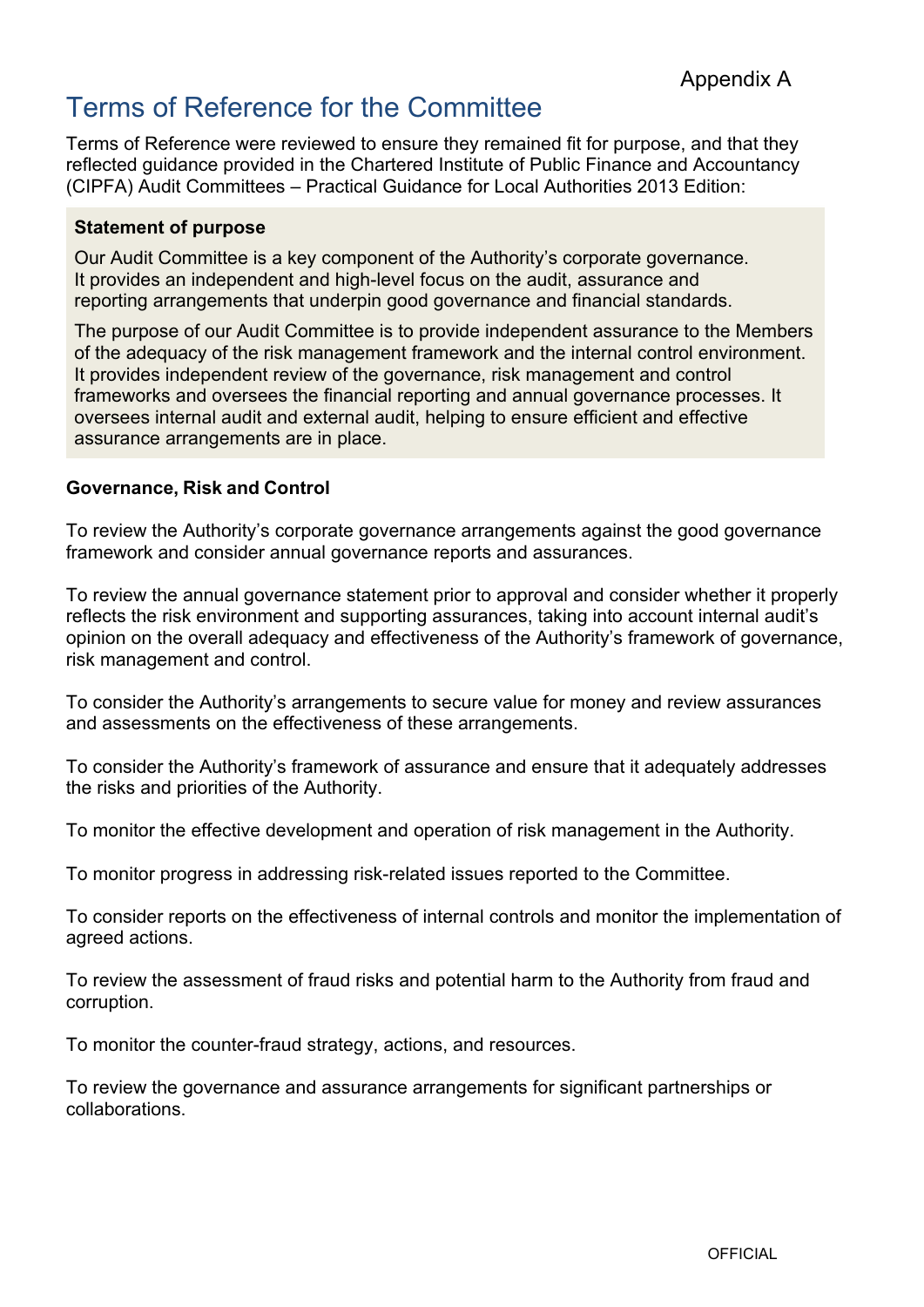#### **Internal Audit**

To approve the Internal Audit Charter.

To review proposals made in relation to the appointment of external providers of internal audit services and to make recommendations.

To approve risk based internal audit plan, including internal audit's resource requirements, the approach to using other sources of assurance and any work required to place reliance upon those other sources.

To approve significant interim changes to the risk-based internal audit plan and resource requirements.

To make appropriate enquiries of both management and the head of internal audit to determine if there are any inappropriate scope or resource limitations.

To consider reports from the head of internal audit on internal audit's performance during the year, including the performance of external providers of internal audit services. These will include:

- Updates on the work of internal audit including key findings, issues of concern and action in hand as a result of internal audit work;
- Regular reports on the results of the quality assurance and improvement programme;
- Reports on instances where the internal audit function does not conform to the Public Sector Internal Audit Standards and Local Government Application Note, considering whether the non-conformance is significant enough that it must be included in the annual governance statement.

To consider the Head of Internal Audit annual report:

- The statement of the level of conformance with the Public Sector Internal Audit Standards and Local Government Application Note and the results of the quality assurance and improvement programme that supports the statement these will indicate the reliability of the conclusions of internal audit.
- The opinion on the overall adequacy and effectiveness of the Authority's framework of governance, risk management and control together with the summary of the work supporting the opinion - these will assist the committee in reviewing the annual governance statement.

To consider summaries of specific internal audit reports as requested.

To receive reports outlining the action taken where the head of internal audit has concluded that management has accepted a level of risk that may be unacceptable to the authority or there are concerns about progress with the implementation of agreed actions.

To contribute to the quality assurance and improvement programme and in particular, to the external quality assessment of internal audit that takes place at least once every five years.

To consider a report on the effectiveness of internal audit to support the annual governance statement, where required to do so by the Accounts and Audit Regulations.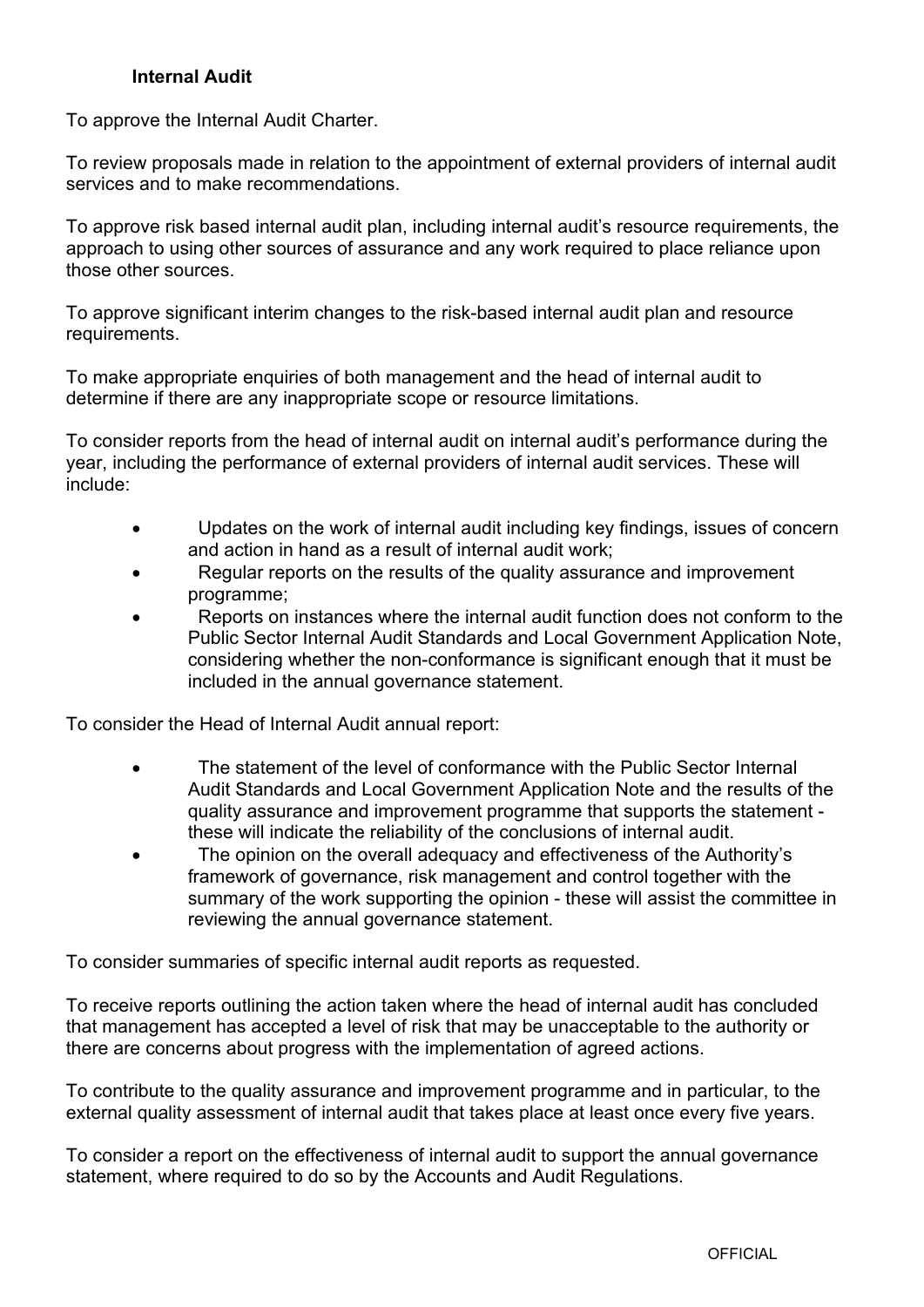To consider any impairments to independence or objectivity arising from additional roles or responsibilities outside of internal auditing of the head of internal audit. To approve and periodically review safeguards to limit such impairments.

To provide free and unfettered access to the audit committee chair for the head of internal audit, including the opportunity for a private meeting with the committee.

#### **External Audit (Grant Thornton)**

To consider the external auditor's annual letter, relevant reports, and the report to those charged with governance.

To consider specific reports as agreed with the external auditor.

To comment on the scope and depth of external audit work and to ensure it gives value for money.

To commission work from internal and external audit.

To advise and recommend on the effectiveness of relationships between external and internal audit and other inspection agencies or relevant bodies.

To support the independence of external audit through consideration of the external auditor's annual assessment of its independence and review of any issues raised by PSAA or the authority's auditor panel as appropriate.

#### **Financial Reporting**

To review the annual statement of accounts. Specifically, to consider whether appropriate accounting policies have been followed and whether there are concerns arising from the financial statements or from the audit that need to be brought to the attention of the Authority.

To consider the external auditor's report to those charged with governance on issues arising from the audit of the accounts.

#### **Accountability arrangements**

To report to those charged with governance on the Committee's findings, conclusions and recommendations concerning the adequacy and effectiveness of their governance, risk management and internal control frameworks, financial reporting arrangements, and internal and external audit functions.

To report to full Authority on a regular basis on the Committee's performance in relation to the terms of reference, and the effectiveness of the Committee in meeting its purpose.

To publish an annual report on the work of the Committee.

#### **Pension Board**

To have delegated responsibility as Scheme Manager for making decisions in the management and administration of the firefighters' pension schemes. The Pension Board assists the Audit and Risk Committee in the role as Scheme Manager to secure compliance with regulations relating to Governance and Administration.